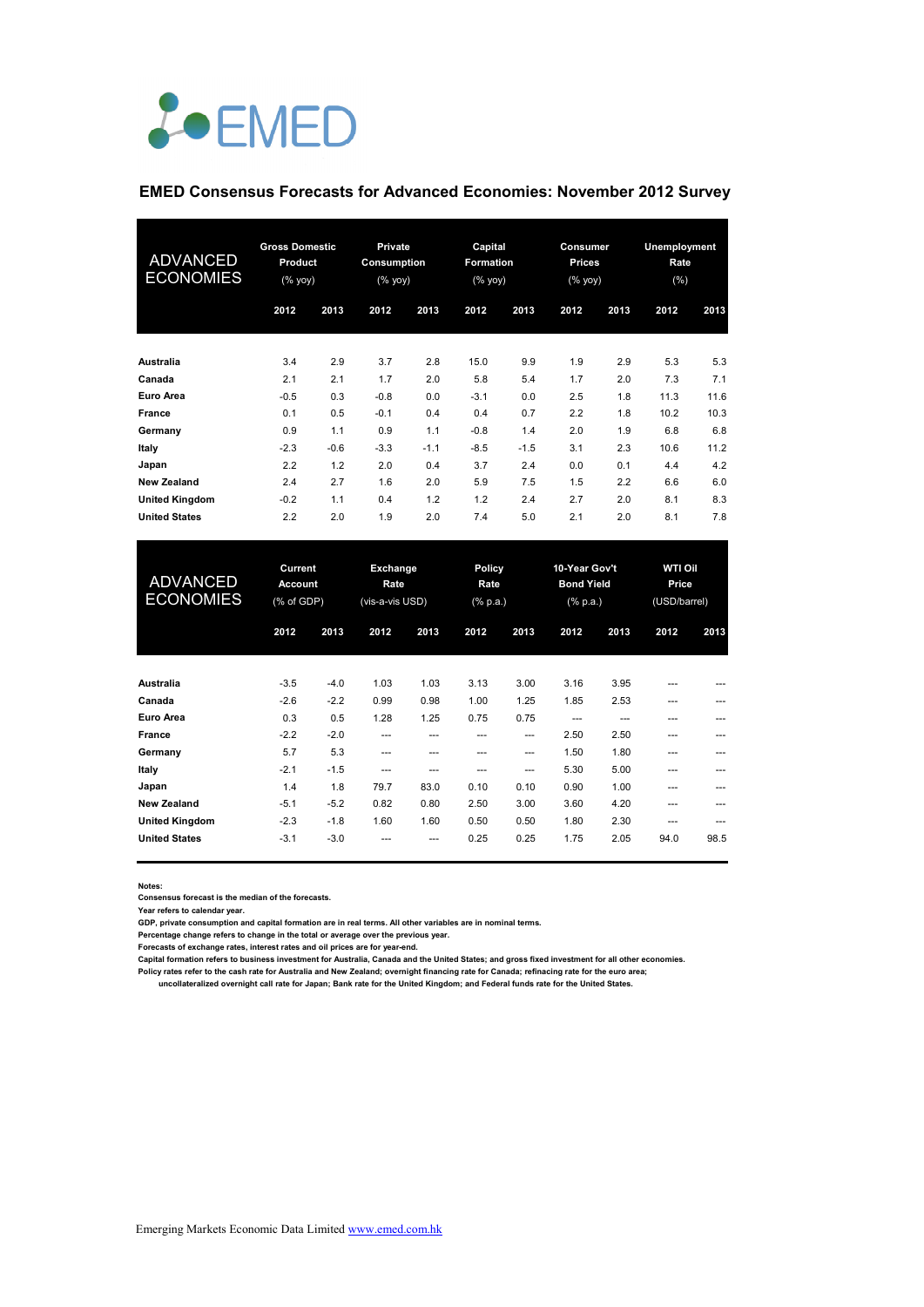

#### **EMED Consensus Forecasts for Emerging Markets: November 2012 Survey**

| <b>EMERGING</b><br><b>MARKETS</b> | <b>Gross Domestic</b><br>Product<br>(% yoy) |      |        |      | <b>Private</b><br>Consumption<br>(% yoy) |      | Fixed<br>Investment<br>(% yoy) |      | Consumer<br><b>Prices</b><br>(% yoy) |      | Unemployment<br>Rate<br>(% ) |  |
|-----------------------------------|---------------------------------------------|------|--------|------|------------------------------------------|------|--------------------------------|------|--------------------------------------|------|------------------------------|--|
|                                   | 2012                                        | 2013 | 2012   | 2013 | 2012                                     | 2013 | 2012                           | 2013 | 2012                                 | 2013 |                              |  |
| Argentina                         | 3.0                                         | 3.5  | 3.9    | 3.7  | $-5.3$                                   | 2.2  | 10.0                           | 10.6 | 7.3                                  | 7.8  |                              |  |
| <b>Brazil</b>                     | 1.7                                         | 4.0  | 3.0    | 4.1  | $-0.1$                                   | 5.0  | 5.2                            | 5.4  | 5.7                                  | 5.6  |                              |  |
| Chile                             | 5.0                                         | 4.6  | 5.2    | 5.2  | 7.5                                      | 6.9  | 3.0                            | 3.0  | 6.7                                  | 6.7  |                              |  |
| China                             | 7.7                                         | 8.0  | 8.7    | 9.0  | 7.8                                      | 8.2  | 2.8                            | 3.4  | 4.1                                  | 4.2  |                              |  |
| Colombia                          | 4.5                                         | 4.6  | 4.5    | 5.0  | 10.0                                     | 8.8  | 3.3                            | 3.2  | 10.3                                 | 10.0 |                              |  |
| <b>Czech Republic</b>             | $-0.9$                                      | 1.0  | $-2.5$ | 0.8  | $-0.3$                                   | 1.2  | 3.3                            | 2.5  | 7.0                                  | 7.8  |                              |  |
| <b>Hong Kong</b>                  | 1.8                                         | 3.5  | 3.7    | 4.0  | 5.9                                      | 4.2  | 4.0                            | 3.5  | 3.5                                  | 3.5  |                              |  |
| Hungary                           | $-1.1$                                      | 0.7  | $-1.8$ | 0.3  | $-4.1$                                   | 1.7  | 5.6                            | 4.2  | 11.1                                 | 11.2 |                              |  |
| India                             | 5.8                                         | 6.5  | 5.5    | 6.4  | 5.5                                      | 6.3  | 7.8                            | 7.0  | $\hspace{0.05cm} \ldots$             | ---  |                              |  |
| Indonesia                         | 6.1                                         | 6.3  | 5.0    | 5.1  | 10.6                                     | 9.3  | 4.6                            | 5.1  | 6.5                                  | 6.3  |                              |  |
| Malaysia                          | 4.7                                         | 4.8  | 6.9    | 5.9  | 16.0                                     | 7.0  | 1.8                            | 2.5  | 3.1                                  | 3.1  |                              |  |
| <b>Mexico</b>                     | 3.8                                         | 3.6  | 3.8    | 3.8  | 6.6                                      | 6.5  | 3.9                            | 3.8  | 4.9                                  | 4.7  |                              |  |
| <b>Philippines</b>                | 5.4                                         | 4.8  | 5.3    | 5.1  | 6.2                                      | 6.2  | 3.3                            | 4.0  | 7.2                                  | 7.4  |                              |  |
| Poland                            | 2.4                                         | 2.2  | 1.7    | 1.9  | 3.0                                      | 1.6  | 3.8                            | 2.8  | 10.1                                 | 10.8 |                              |  |
| Russia                            | 3.8                                         | 3.7  | 4.5    | 4.6  | 5.5                                      | 6.4  | 5.3                            | 6.5  | 6.0                                  | 6.0  |                              |  |
| Singapore                         | 2.1                                         | 3.4  | 2.7    | 3.7  | 5.0                                      | 4.2  | 4.4                            | 3.5  | 2.2                                  | 2.1  |                              |  |
| South Korea                       | 2.6                                         | 3.5  | 2.0    | 2.9  | 2.5                                      | 3.1  | 2.4                            | 2.9  | 3.3                                  | 3.3  |                              |  |
| <b>Taiwan</b>                     | 1.4                                         | 3.5  | 1.4    | 2.4  | $-1.7$                                   | 2.8  | 1.9                            | 1.8  | 4.4                                  | 4.3  |                              |  |
| <b>Thailand</b>                   | 5.5                                         | 4.2  | 5.0    | 4.0  | 10.4                                     | 6.0  | 3.1                            | 3.5  | 0.7                                  | 0.7  |                              |  |
| Turkey                            | 2.9                                         | 4.0  | 1.8    | 3.4  | 1.8                                      | 7.4  | 9.0                            | 6.9  | 9.2                                  | 9.1  |                              |  |

|                       | Money            |                | <b>Merchandise</b> |      | Merchandise |      | Current        |        | Exchange        |      |
|-----------------------|------------------|----------------|--------------------|------|-------------|------|----------------|--------|-----------------|------|
| <b>EMERGING</b>       | <b>Supply M2</b> |                | <b>Exports</b>     |      | Imports     |      | <b>Account</b> |        | Rate            |      |
| <b>MARKETS</b>        | (%               |                | (% yoy)            |      | (% yoy)     |      | (% of GDP)     |        | (vis-a-vis USD) |      |
|                       | 2012             | 2013           | 2012               | 2013 | 2012        | 2013 | 2012           | 2013   | 2012            | 2013 |
|                       |                  |                |                    |      |             |      |                |        |                 |      |
| Argentina             | 27.6             | 26.3           | $-0.7$             | 7.8  | $-2.7$      | 8.8  | 0.1            | $-0.4$ | 4.90            | 5.55 |
| <b>Brazil</b>         | 12.5             | 13.2           | 2.7                | 5.2  | 4.9         | 8.8  | $-2.6$         | $-2.9$ | 2.00            | 1.95 |
| Chile                 | 15.8             | 15.0           | 3.8                | 5.0  | 7.5         | 8.0  | $-2.8$         | $-2.6$ | 485             | 485  |
| China                 | 14.0             | 14.0           | 7.6                | 8.5  | 6.0         | 9.3  | 2.6            | 2.5    | 6.28            | 6.19 |
| Colombia              | 13.4             | 13.5           | 6.0                | 7.6  | 9.4         | 9.4  | $-3.1$         | $-2.6$ | 1800            | 1815 |
| <b>Czech Republic</b> | $\overline{a}$   | $\overline{a}$ | 5.0                | 4.7  | 2.3         | 5.6  | $-1.8$         | $-1.8$ | 19.6            | 20.9 |
| <b>Hong Kong</b>      | 6.5              | 7.7            | 1.2                | 6.7  | 2.1         | 6.7  | 5.3            | 6.0    | 7.78            | 7.78 |
| Hungary               | 4.8              | 5.3            | 2.4                | 6.0  | 1.0         | 4.5  | 1.6            | 1.7    | 228             | 227  |
| India                 | 16.1             | 17.4           | 10.0               | 11.3 | 10.3        | 10.0 | $-3.8$         | $-3.3$ | 53.0            | 51.3 |
| Indonesia             | 15.2             | 15.0           | 3.7                | 9.1  | 11.3        | 11.0 | $-1.9$         | $-1.5$ | 9613            | 9500 |
| <b>Malaysia</b>       | 10.0             | 9.6            | 3.1                | 7.4  | 7.0         | 7.3  | 7.4            | 8.4    | 3.07            | 3.00 |
| <b>Mexico</b>         | 12.5             | 12.0           | 6.7                | 8.5  | 6.0         | 8.8  | $-1.0$         | $-1.2$ | 12.9            | 12.5 |
| <b>Philippines</b>    | 7.0              | 9.3            | 5.0                | 5.6  | 3.3         | 6.9  | 2.9            | 3.0    | 41.8            | 41.0 |
| Poland                | 6.5              | 6.0            | 3.0                | 5.0  | $-0.6$      | 3.0  | $-3.9$         | $-3.5$ | 3.25            | 3.20 |
| Russia                | 15.0             | 16.0           | 3.4                | 5.0  | 6.5         | 11.0 | 4.5            | 2.9    | 31.0            | 31.5 |
| Singapore             | 7.3              | 7.9            | 3.2                | 7.8  | 4.7         | 8.0  | 17.0           | 17.3   | 1.22            | 1.20 |
| South Korea           | 6.0              | 7.2            | 3.9                | 6.7  | 3.5         | 7.7  | 2.0            | 1.9    | 1108            | 1050 |
| Taiwan                | 5.3              | 5.1            | 1.5                | 6.1  | 0.2         | 7.6  | 7.9            | 7.0    | 29.3            | 29.1 |
| <b>Thailand</b>       | 11.5             | 10.5           | 5.2                | 9.0  | 8.5         | 8.0  | 0.4            | 1.4    | 30.8            | 30.1 |
| Turkey                | 14.1             | 14.0           | 10.0               | 7.3  | $-0.4$      | 6.1  | $-7.5$         | $-6.9$ | 1.80            | 1.79 |
|                       |                  |                |                    |      |             |      |                |        |                 |      |

#### **Notes:**

Consensus forecast is the median of the forecasts.<br>Year refers to calendar year except for India for which fiscal year (April to March) is used.<br>GDP, private consumption and fixed investment are in real terms. All other va

Percentage change refers to change in the total or average over the previous year, except for money supply growth which is<br>based on year-end figures.<br>Forecasts of exchange rates and interest rates are for year-end.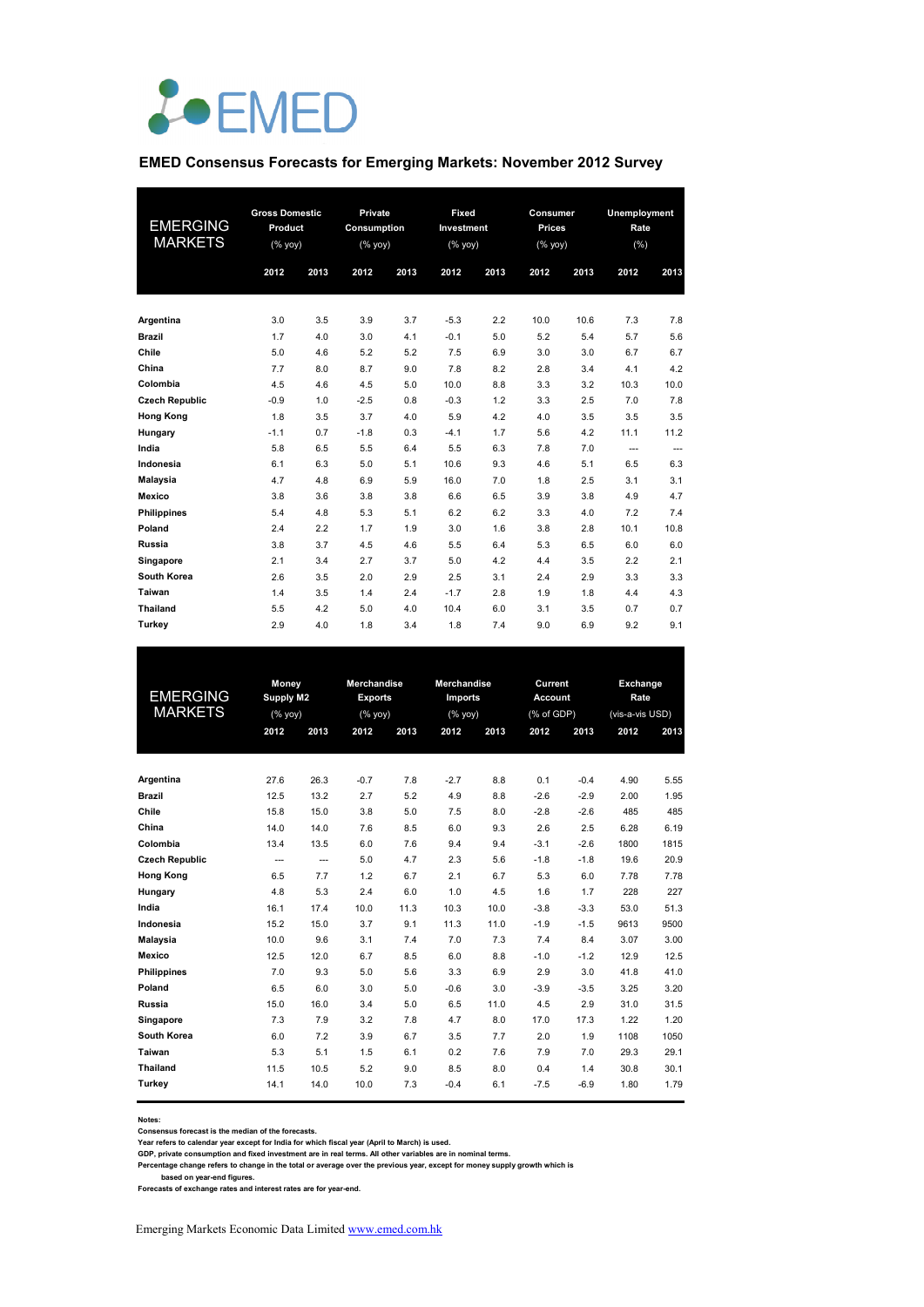

# **EMED Consensus Forecasts for the United States: November 2012 Survey**

| <b>UNITED STATES</b>             | <b>Gross Domestic</b><br>Product<br>$(\sqrt[6]{\frac{1}{20}}$ yoy) |      | Consumer<br>Prices<br>$(% \mathbf{y}\mathbf{y})$ (% $\mathbf{y}\mathbf{0}\mathbf{y}$ ) | <b>Gross Domestic</b><br>Product<br><b>UNITED STATES</b><br>(% yoy) |                                     |      | Consumer<br>Prices<br>$(%$ yoy) |      |      |
|----------------------------------|--------------------------------------------------------------------|------|----------------------------------------------------------------------------------------|---------------------------------------------------------------------|-------------------------------------|------|---------------------------------|------|------|
|                                  | 2012                                                               | 2013 | 2012                                                                                   | 2013                                                                |                                     | 2012 | 2013                            | 2012 | 2013 |
|                                  |                                                                    |      |                                                                                        |                                                                     |                                     |      |                                 |      |      |
| <b>ABN AMRO</b>                  | 2.2                                                                | 2.0  | 2.1                                                                                    | 2.1                                                                 | <b>ITOCHU Institute</b>             | 2.2  | 1.9                             | 2.1  | 2.3  |
| <b>Action Economics</b>          | 2.1                                                                | 2.2  | 2.2                                                                                    | 2.5                                                                 | <b>KBC</b>                          | 2.0  | 1.9                             | 2.1  | 2.0  |
| <b>AIB Global Treasury</b>       | 2.2                                                                | 2.1  | 2.1                                                                                    | 2.0                                                                 | <b>KBL</b>                          | 2.2  | 1.6                             | 2.1  | 2.1  |
| Allianz                          | 2.2                                                                | 2.1  | 2.1                                                                                    | 2.2                                                                 | KCIC                                | 1.9  | 1.8                             | 1.8  | 1.7  |
| <b>Bank of Ireland</b>           | 2.2                                                                | 2.2  | 2.0                                                                                    | 2.0                                                                 | <b>Kiel Economics</b>               | 2.2  | 1.5                             | 1.9  | 1.9  |
| <b>Barclays Capital</b>          | 2.2                                                                | 2.0  | 2.1                                                                                    | 2.1                                                                 | Korea Investment & Securities       | 2.2  | 2.1                             | 2.0  | 1.8  |
| <b>BayernLB</b>                  | 2.2                                                                | 2.0  | 2.1                                                                                    | 2.0                                                                 | <b>Mesirow Financial</b>            | 2.1  | 2.0                             | 2.1  | 1.8  |
| <b>BBVA</b>                      | 2.1                                                                | 1.8  | 2.0                                                                                    | 2.1                                                                 | <b>Moody's Analytics</b>            | 2.2  | 2.1                             | 2.1  | 2.2  |
| <b>Berenberg Capital Markets</b> | 2.1                                                                | 1.7  | 1.9                                                                                    | 1.6                                                                 | Morgan Keegan                       | 2.8  | 3.1                             | 2.5  | 2.6  |
| <b>BHF Bank</b>                  | 2.2                                                                | 1.8  | 2.1                                                                                    | 2.0                                                                 | <b>Mortgage Bankers Association</b> | 1.6  | 2.0                             | 2.0  | 2.1  |
| <b>BMO Capital Markets</b>       | 2.2                                                                | 2.3  | 2.2                                                                                    | 2.4                                                                 | <b>National Bank of Canada</b>      | 2.1  | 1.7                             | 2.0  | 1.8  |
| <b>BNP Paribas</b>               | 2.2                                                                | 1.9  | 2.0                                                                                    | 1.9                                                                 | <b>Natixis</b>                      | 2.1  | 1.5                             | 2.1  | 2.1  |
| <b>BWC Capital Markets</b>       | 2.1                                                                | 2.3  | 2.4                                                                                    | 2.0                                                                 | <b>NIESR</b>                        | 2.0  | 2.0                             | 1.6  | 1.8  |
| <b>Capital Economics</b>         | 2.0                                                                | 2.0  | 1.9                                                                                    | 1.8                                                                 | <b>NLI Research Institute</b>       | 2.2  | 2.0                             | 2.0  | 1.7  |
| <b>CIBC World Markets</b>        | 2.2                                                                | 1.8  | 2.2                                                                                    | 2.4                                                                 | <b>Northern Trust</b>               | 2.1  | 1.7                             | 2.0  | 1.8  |
| <b>Comerica Bank</b>             | 2.2                                                                | 2.0  | 2.1                                                                                    | 2.1                                                                 | PNC                                 | 2.2  | 2.1                             | 2.1  | 2.3  |
| Commerzbank                      | 2.1                                                                | 2.0  | 2.2                                                                                    | 2.2                                                                 | Prometeia                           | 2.0  | 1.8                             | 1.9  | 2.0  |
| <b>Credit Agricole</b>           | 2.2                                                                | 2.3  | 2.1                                                                                    | 2.0                                                                 | <b>Raymond James</b>                | 2.1  | 1.8                             | 2.1  | 2.0  |
| <b>Credit Suisse</b>             | 2.2                                                                | 2.0  | 2.0                                                                                    | 1.2                                                                 | <b>ROBECO</b>                       | 2.2  | 2.1                             | 2.0  | 2.0  |
| Daiwa Institute of Research      | 2.2                                                                | 2.1  | 2.0                                                                                    | 1.9                                                                 | Royal Bank of Canada                | 2.2  | 2.3                             | 2.0  | 1.7  |
| <b>Danske Bank</b>               | 2.2                                                                | 2.0  | 2.3                                                                                    | 1.5                                                                 | <b>RWI</b>                          | 2.2  | 2.0                             | 2.0  | 1.8  |
| <b>DBS Bank</b>                  | 2.1                                                                | 2.3  | 1.8                                                                                    | 2.1                                                                 | <b>Schroders</b>                    | 2.2  | 1.8                             | 2.2  | 1.7  |
| Deka Bank                        | 2.2                                                                | 2.0  | 2.1                                                                                    | 2.3                                                                 | <b>Scotia Capital</b>               | 2.1  | 1.9                             | 2.0  | 2.3  |
| Desjardins                       | 2.2                                                                | 2.0  | 2.1                                                                                    | 1.7                                                                 | <b>Societe Generale</b>             | 2.3  | 1.8                             | 1.9  | 1.5  |
| <b>DIW</b>                       | 2.2                                                                | 1.6  | 2.0                                                                                    | 1.7                                                                 | <b>Standard &amp; Poor's</b>        | 2.1  | 1.8                             | 2.0  | 1.3  |
| <b>DnB NOR</b>                   | 2.2                                                                | 2.2  | 2.1                                                                                    | 1.5                                                                 | <b>Standard Chartered</b>           | 2.2  | 2.0                             | 1.8  | 1.8  |
| DZ Bank                          | 2.1                                                                | 2.0  | 2.2                                                                                    | 2.7                                                                 | <b>TD Economics</b>                 | 2.1  | 2.1                             | 1.9  | 1.6  |
| <b>Erste Group Bank AG</b>       | 2.0                                                                | 2.0  | 2.0                                                                                    | 1.7                                                                 | <b>UniCredit Group</b>              | 2.3  | 2.2                             | 2.1  | 2.2  |
| <b>Experian Economics</b>        | 2.0                                                                | 2.4  | 2.0                                                                                    | 2.5                                                                 | <b>UOB</b>                          | 1.5  | 1.5                             | 1.7  | 1.9  |
| <b>Fannie Mae</b>                | 2.2                                                                | 2.0  | 2.1                                                                                    | 1.7                                                                 |                                     |      |                                 |      |      |
| <b>First Trust Advisors</b>      | 2.1                                                                | 2.1  | 2.2                                                                                    | 3.0                                                                 | <b>CONSENSUS</b>                    |      |                                 |      |      |
| <b>Freddie Mac</b>               | 1.8                                                                | 3.0  | 1.9                                                                                    | 2.0                                                                 | Median                              | 2.2  | 2.0                             | 2.1  | 2.0  |
| Handelsbanken                    | 2.2                                                                | 2.2  | 1.9                                                                                    | 2.0                                                                 | Mean                                | 2.1  | 2.0                             | 2.0  | 2.0  |
| <b>IFO Munich Institute</b>      | 2.2                                                                | 2.3  | 2.4                                                                                    | 2.2                                                                 | High                                | 2.8  | 3.1                             | 2.5  | 3.0  |
| ING                              | 2.1                                                                | 1.8  | 2.2                                                                                    | 2.3                                                                 | Low                                 | 1.5  | 1.5                             | 1.6  | 1.2  |
| Intesa Sanpaolo                  | 2.2                                                                | 1.6  | 1.9                                                                                    | 1.4                                                                 | <b>Standard Deviation</b>           | 0.2  | 0.3                             | 0.2  | 0.3  |
| Continues in the next column.    |                                                                    |      |                                                                                        |                                                                     |                                     |      |                                 |      |      |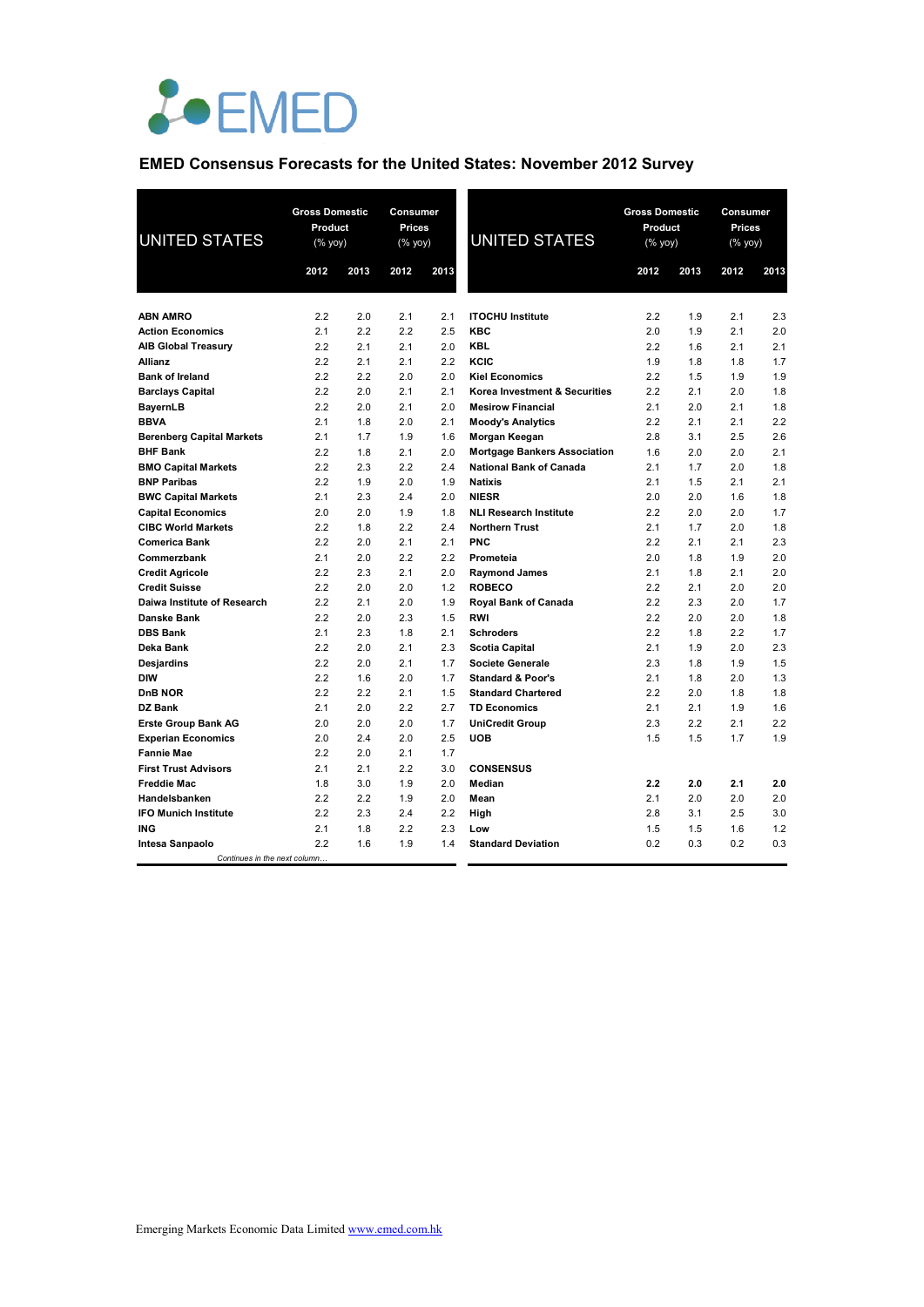

### **EMED Consensus Forecasts for the Euro Area: November 2012 Survey**

| <b>EURO AREA</b>                                | <b>Gross Domestic</b><br>Product<br>(% yoy) |        | Consumer<br><b>Prices</b><br>(% yoy) |      | <b>EURO AREA</b>                | <b>Gross Domestic</b><br>Product<br>(% yoy) |        | Consumer<br><b>Prices</b><br>(% yoy) |      |
|-------------------------------------------------|---------------------------------------------|--------|--------------------------------------|------|---------------------------------|---------------------------------------------|--------|--------------------------------------|------|
|                                                 | 2012                                        | 2013   | 2012                                 | 2013 |                                 | 2012                                        | 2013   | 2012                                 | 2013 |
| <b>ABN AMRO</b>                                 | $-0.5$                                      | 0.2    | 2.5                                  | 1.7  | <b>KBC</b>                      | $-0.5$                                      | 0.3    | 2.5                                  | 1.8  |
| <b>Action Economics</b>                         | $-0.7$                                      | $-0.1$ | 2.5                                  | 2.0  | <b>KBL</b>                      | $-0.5$                                      | 0.1    | 2.5                                  | 1.8  |
| <b>AIB Global Treasury</b>                      | $-0.4$                                      | 0.2    | 2.6                                  | 2.1  | KCIC                            | $-0.7$                                      | $-0.2$ | 1.9                                  | 1.8  |
| <b>Allianz</b>                                  | $-0.3$                                      | 0.8    | 2.5                                  | 2.0  | <b>Kiel Economics</b>           | $-0.5$                                      | 0.3    | 2.4                                  | 1.9  |
| <b>Bank of Ireland</b>                          | $-0.4$                                      | 0.3    | 2.4                                  | 1.8  | Korea Investment & Securities   | $-0.4$                                      | 0.2    | 2.3                                  | 1.6  |
| <b>Barclays Capital</b>                         | $-0.5$                                      | 0.3    | 2.5                                  | 2.0  | <b>Mizuho Securities</b>        | $-0.4$                                      | 0.2    | 2.5                                  | 1.9  |
| BayernLB                                        | $-0.4$                                      | 0.4    | 2.4                                  | 1.8  | Monte Dei Paschi Di Siena       | $-0.5$                                      | 0.3    | 2.6                                  | 2.0  |
| <b>BBVA</b>                                     | $-0.5$                                      | 0.3    | 2.5                                  | 1.8  | <b>Natixis</b>                  | $-0.5$                                      | $-0.4$ | 2.5                                  | 2.0  |
| <b>Berenberg Capital Markets</b>                | $-0.5$                                      | 0.6    | 2.6                                  | 2.1  | <b>NIESR</b>                    | $-0.5$                                      | 0.2    | 2.5                                  | 1.8  |
| <b>BHF Bank</b>                                 | $-0.3$                                      | 0.8    | 2.6                                  | 2.1  | <b>NLI Research Institute</b>   | $-0.4$                                      | 0.4    | 2.5                                  | 2.1  |
| <b>BMO Capital Markets</b>                      | $-0.6$                                      | 0.0    | 2.6                                  | 2.1  | Prometeia                       | $-0.5$                                      | 0.0    | 2.5                                  | 1.6  |
| <b>BNP Paribas</b>                              | $-0.4$                                      | 0.0    | 2.5                                  | 1.8  | <b>ROBECO</b>                   | $-0.5$                                      | 0.3    | 2.3                                  | 1.7  |
| <b>BWC Capital Markets</b>                      | $-0.5$                                      | 1.0    | 2.1                                  | 1.8  | <b>Roubini Global Economics</b> | $-0.4$                                      | $-0.6$ | 2.3                                  | 1.7  |
| <b>Capital Economics</b>                        | $-0.7$                                      | $-2.5$ | 2.6                                  | 1.5  | <b>Royal Bank of Canada</b>     | $-0.4$                                      | 0.4    | 2.6                                  | 2.0  |
| Commerzbank                                     | $-0.4$                                      | 0.0    | 2.6                                  | 1.9  | <b>RWI</b>                      | $-0.4$                                      | 0.3    | 2.3                                  | 1.6  |
| <b>Credit Agricole</b>                          | $-0.4$                                      | 0.3    | 2.5                                  | 1.9  | <b>Schroders</b>                | $-0.4$                                      | $-0.7$ | 2.4                                  | 1.6  |
| <b>Credit Suisse</b>                            | $-0.4$                                      | 0.7    | 2.6                                  | 2.0  | <b>Scotia Capital</b>           | $-0.6$                                      | 0.1    | 2.5                                  | 1.8  |
| Danske Bank                                     | $-0.4$                                      | 0.5    | 2.5                                  | 1.8  | Societe Generale                | $-0.4$                                      | $-0.2$ | 2.6                                  | 2.3  |
| <b>DBS Bank</b>                                 | $-0.6$                                      | 0.1    | 2.3                                  | 1.7  | <b>Standard Chartered</b>       | $-0.6$                                      | 0.4    | 2.4                                  | 1.6  |
| Deka Bank                                       | $-0.5$                                      | 0.2    | 2.5                                  | 1.8  | <b>TD Economics</b>             | $-0.4$                                      | 0.9    | 2.2                                  | 1.9  |
| <b>DIW</b>                                      | $-0.4$                                      | 0.3    | 2.5                                  | 1.9  | <b>UniCredit Group</b>          | $-0.5$                                      | 0.3    | 2.6                                  | 2.0  |
| DnB NOR                                         | $-0.4$                                      | 0.4    | 2.1                                  | 1.1  |                                 |                                             |        |                                      |      |
| DZ Bank                                         | $-0.4$                                      | 0.0    | 2.4                                  | 2.5  |                                 |                                             |        |                                      |      |
| <b>Erste Group Bank AG</b>                      | $-0.3$                                      | 0.5    | 2.3                                  | 1.7  | <b>CONSENSUS</b>                |                                             |        |                                      |      |
| <b>ETLA</b>                                     | $-0.6$                                      | 0.5    | 2.1                                  | 1.8  | Median                          | $-0.5$                                      | 0.3    | 2.5                                  | 1.8  |
| Handelsbanken                                   | $-0.5$                                      | 0.0    | 2.3                                  | 1.8  | Mean                            | $-0.5$                                      | 0.2    | 2.4                                  | 1.9  |
| <b>IFO Munich Institute</b>                     | $-0.4$                                      | 1.1    | 2.5                                  | 1.8  | High                            | $-0.3$                                      | 1.1    | 2.6                                  | 2.5  |
| <b>ING</b>                                      | $-0.5$                                      | 0.0    | 2.5                                  | 1.9  | Low                             | $-0.7$                                      | $-2.5$ | 1.9                                  | 1.1  |
| Intesa Sanpaolo<br>Continues in the next column | $-0.3$                                      | 0.5    | 2.4                                  | 1.8  | <b>Standard Deviation</b>       | 0.1                                         | 0.5    | 0.2                                  | 0.2  |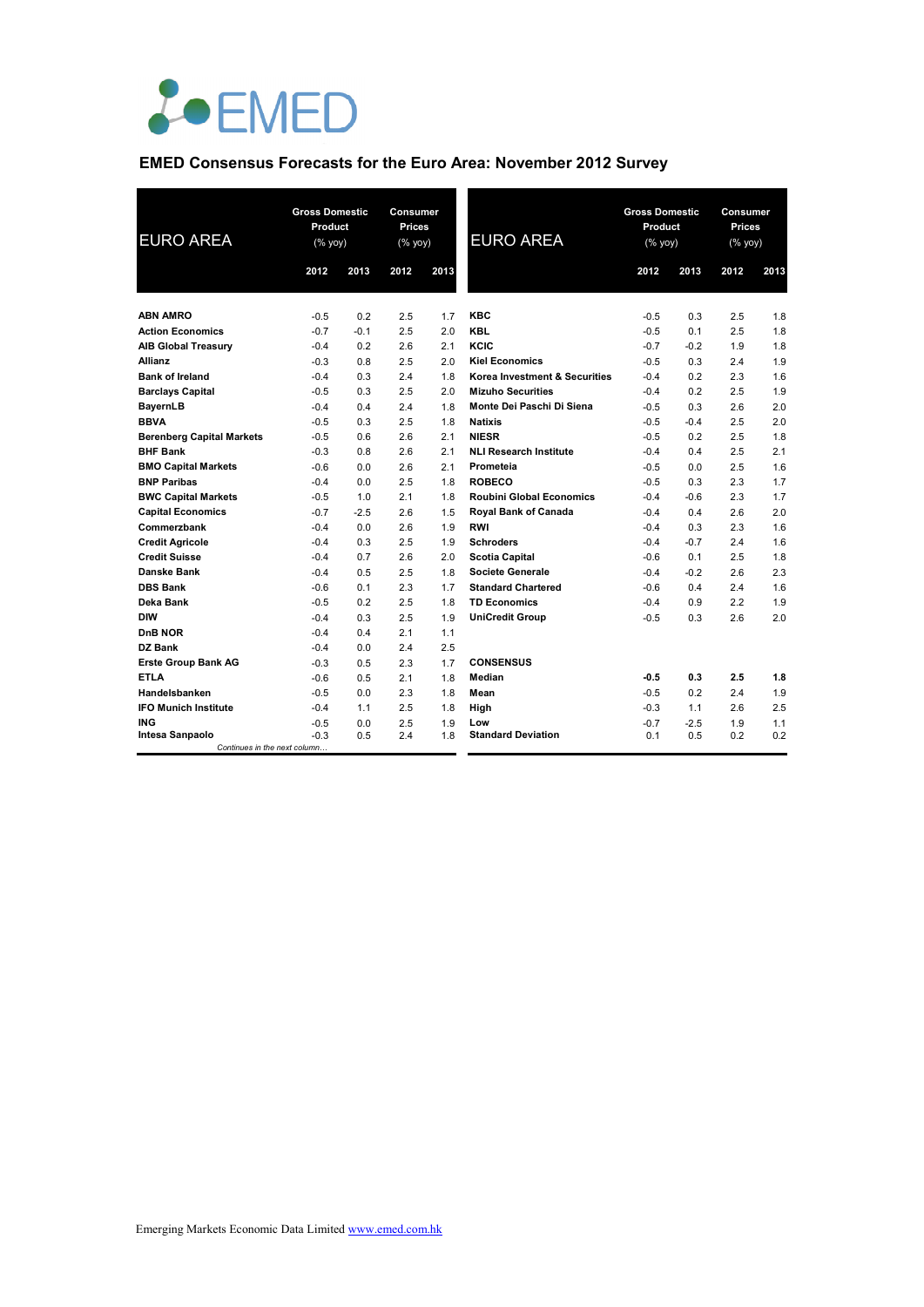

# **EMED Consensus Forecasts for Japan: November 2012 Survey**

| <b>JAPAN</b>                     | <b>Gross Domestic</b><br>Product<br>(% yoy) |      | Consumer<br>Prices<br>(% yoy) |        | <b>JAPAN</b>                    | <b>Gross Domestic</b><br>Product<br>$(% \overline{y})$ (% yoy) |      | <b>Consumer</b><br><b>Prices</b><br>(% yoy) |        |
|----------------------------------|---------------------------------------------|------|-------------------------------|--------|---------------------------------|----------------------------------------------------------------|------|---------------------------------------------|--------|
|                                  | 2012                                        | 2013 | 2012                          | 2013   |                                 | 2012                                                           | 2013 | 2012                                        | 2013   |
| <b>ABN AMRO</b>                  | 2.2                                         | 1.4  | $-0.2$                        | 0.2    | <b>ITOCHU</b> Institute         | 1.8                                                            | 0.7  | 0.1                                         | 0.2    |
| <b>Action Economics</b>          | 1.3                                         | 1.1  | 0.1                           | 0.3    | <b>JCER</b>                     | 2.0                                                            | 1.3  | 0.1                                         | 0.4    |
| <b>AIB Global Treasury</b>       | 2.3                                         | 1.0  | 0.2                           | 0.0    | <b>KBC</b>                      | 2.2                                                            | 1.4  | 0.1                                         | 0.1    |
| <b>Allianz</b>                   | 2.1                                         | 1.8  | 0.3                           | 0.0    | KCIC                            | 1.6                                                            | 1.4  | $-0.4$                                      | 0.2    |
| Bank of Tokyo-Mitsubishi UFJ     | 2.5                                         | 1.3  | $-0.2$                        | 0.0    | <b>Kiel Economics</b>           | 2.6                                                            | 1.5  | $-0.1$                                      | $-0.3$ |
| <b>Barclays Capital</b>          | 1.7                                         | 0.2  | 0.0                           | 0.1    | Korea Investment & Securities   | 2.2                                                            | 1.2  | 0.0                                         | $-0.2$ |
| BayernLB                         | 2.4                                         | 1.3  | 0.1                           | 0.0    | <b>Mizuho Securities</b>        | 2.2                                                            | 0.9  | $-0.2$                                      | $-0.1$ |
| <b>BBVA</b>                      | 2.2                                         | 1.2  | 0.1                           | 0.1    | <b>Moody's Analytics</b>        | 2.1                                                            | 1.0  | $-0.3$                                      | 0.2    |
| <b>Berenberg Capital Markets</b> | 2.0                                         | 0.8  | $-0.1$                        | 0.2    | <b>Natixis</b>                  | 2.2                                                            | 0.8  | 0.1                                         | 0.0    |
| <b>BHF Bank</b>                  | 2.1                                         | 0.9  | 0.0                           | $-0.4$ | <b>NIESR</b>                    | 2.2                                                            | 0.9  | $-0.7$                                      | $-1.1$ |
| <b>BMO Capital Markets</b>       | 1.9                                         | 0.5  | 0.0                           | $-0.4$ | <b>NLI Research Institute</b>   | 2.0                                                            | 1.5  | 0.1                                         | 0.2    |
| <b>BNP Paribas</b>               | 2.2                                         | 0.6  | 0.4                           | 0.3    | Prometeia                       | 2.3                                                            | 1.7  | $-0.3$                                      | 0.0    |
| <b>BWC Capital Markets</b>       | 1.5                                         | 1.5  | 0.0                           | 0.4    | <b>ROBECO</b>                   | 2.5                                                            | 1.4  | 0.1                                         | 0.0    |
| <b>Capital Economics</b>         | 1.5                                         | 1.0  | $-0.1$                        | 0.0    | <b>Roubini Global Economics</b> | 1.9                                                            | 1.1  | 0.1                                         | $-0.4$ |
| Commerzbank                      | 2.5                                         | 1.2  | 0.1                           | 0.2    | <b>RWI</b>                      | 2.7                                                            | 1.4  | 0.1                                         | 0.3    |
| <b>Credit Agricole</b>           | 2.4                                         | 1.0  | 0.0                           | 0.2    | <b>Schroders</b>                | 2.8                                                            | 1.2  | $-0.3$                                      | $-0.4$ |
| <b>Credit Suisse</b>             | 2.0                                         | 1.1  | $-0.1$                        | $-0.5$ | <b>Scotia Capital</b>           | 2.2                                                            | 1.0  | 0.0                                         | 0.3    |
| Daiwa Institute of Research      | 1.8                                         | 1.2  | 0.0                           | 0.1    | <b>Societe Generale</b>         | 1.8                                                            | 0.3  | 0.0                                         | 0.1    |
| <b>Danske Bank</b>               | 2.3                                         | 1.6  | $-0.2$                        | 0.1    | <b>Standard Chartered</b>       | 2.1                                                            | 1.4  | 0.0                                         | 0.1    |
| <b>DBS Bank</b>                  | 2.0                                         | 1.0  | 0.3                           | 0.2    | <b>TD Economics</b>             | 1.6                                                            | 1.8  | 0.2                                         | 0.3    |
| Deka Bank                        | 2.5                                         | 1.6  | $-0.1$                        | 0.2    | <b>UOB</b>                      | 2.0                                                            | 1.5  | $-0.1$                                      | 0.3    |
| <b>DIW</b>                       | 2.7                                         | 1.1  | 0.2                           | 0.0    |                                 |                                                                |      |                                             |        |
| DnB NOR                          | 2.5                                         | 1.1  | $-0.2$                        | $-0.1$ |                                 |                                                                |      |                                             |        |
| DZ Bank                          | 2.4                                         | 1.3  | 0.0                           | 0.1    | <b>CONSENSUS</b>                |                                                                |      |                                             |        |
| <b>Erste Group Bank AG</b>       | 2.4                                         | 1.5  | 0.0                           | 0.0    | Median                          | 2.2                                                            | 1.2  | 0.0                                         | 0.1    |
| <b>Experian Economics</b>        | 2.5                                         | 1.3  | 0.2                           | 0.5    | Mean                            | 2.1                                                            | 1.2  | 0.0                                         | 0.0    |
| <b>IFO Munich Institute</b>      | 1.9                                         | 1.5  | $-0.1$                        | 0.1    | High                            | 2.8                                                            | 1.8  | 0.4                                         | 0.5    |
| <b>ING</b>                       | 2.1                                         | 1.4  | 0.3                           | $-0.1$ | Low                             | 1.3                                                            | 0.2  | $-0.7$                                      | $-1.1$ |
| Intesa Sanpaolo                  | 2.1                                         | 1.7  | 0.4                           | $-0.8$ | <b>Standard Deviation</b>       | 0.3                                                            | 0.4  | 0.2                                         | 0.3    |
| Continues in the next column     |                                             |      |                               |        |                                 |                                                                |      |                                             |        |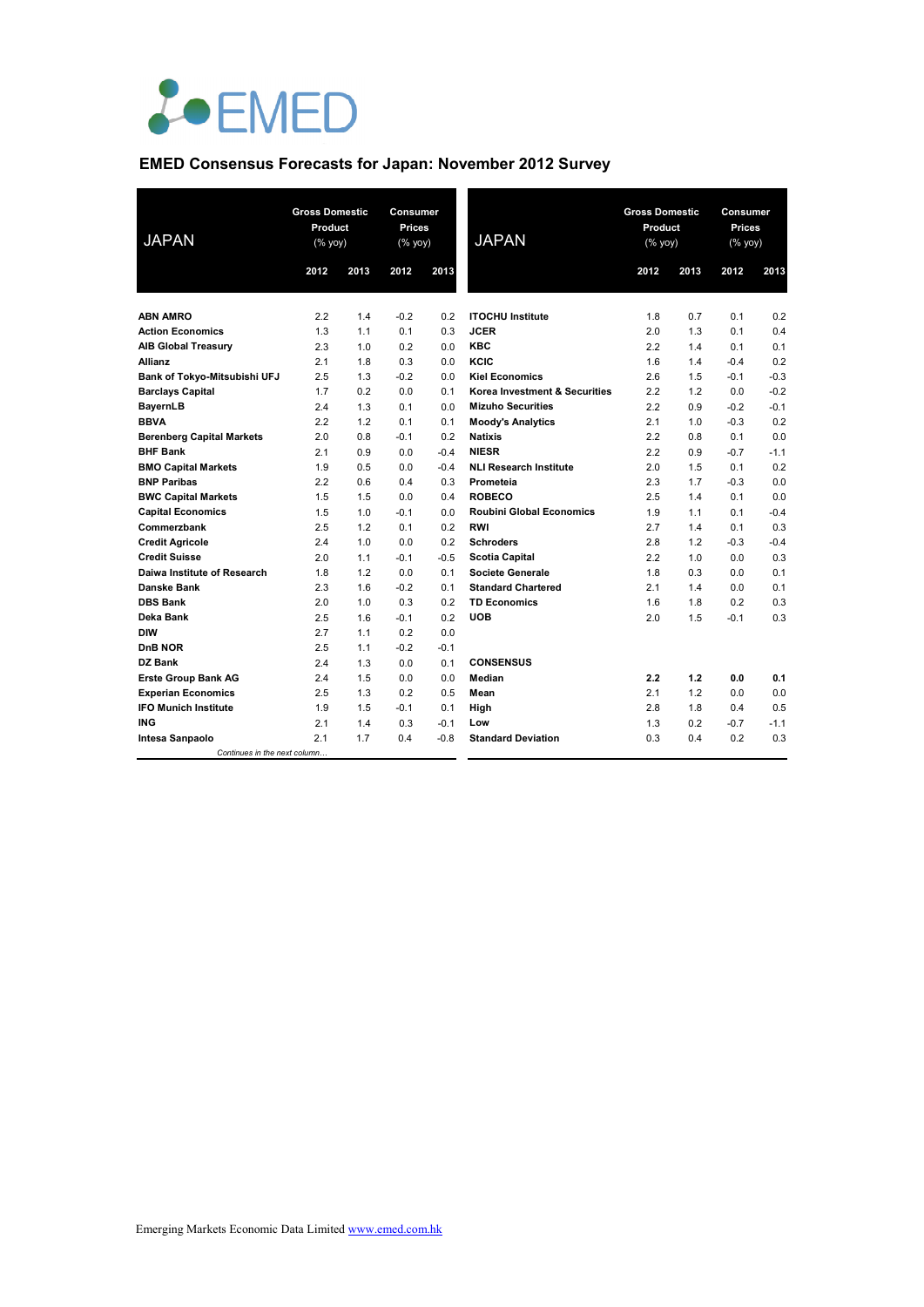

## **EMED Consensus Forecasts for China: November 2012 Survey**

| <b>CHINA</b>                     | <b>Gross Domestic</b><br>Product<br>(% yoy) |      | Consumer<br><b>Prices</b><br>$(\%$ yoy) |      | <b>CHINA</b>                    | <b>Gross Domestic</b><br>Product<br>(% yoy) |      | Consumer<br><b>Prices</b><br>(% yoy) |      |
|----------------------------------|---------------------------------------------|------|-----------------------------------------|------|---------------------------------|---------------------------------------------|------|--------------------------------------|------|
|                                  | 2012                                        | 2013 | 2012                                    | 2013 |                                 | 2012                                        | 2013 | 2012                                 | 2013 |
|                                  |                                             |      |                                         |      |                                 |                                             |      |                                      |      |
| <b>ABN AMRO</b>                  | 7.5                                         | 8.0  | 3.2                                     | 5.0  | <b>ICBC</b> International       | 7.8                                         | 8.3  | 2.7                                  | 3.4  |
| <b>Action Economics</b>          | 7.5                                         | 8.0  | 3.2                                     | 3.5  | <b>ING</b>                      | 7.7                                         | 9.0  | 2.8                                  | 3.0  |
| Allianz                          | 8.0                                         | 8.3  | 2.8                                     | 3.0  | Intesa Sanpaolo                 | 7.8                                         | 8.1  | 2.8                                  | 2.7  |
| <b>ANZ</b>                       | 7.8                                         | 8.1  | 2.8                                     | 4.0  | <b>JP Morgan</b>                | 7.6                                         | 8.0  | 2.7                                  | 3.4  |
| <b>Bank Julius Baer</b>          | 7.5                                         | 7.5  | 2.8                                     | 2.9  | <b>KBC</b>                      | 7.9                                         | 8.3  | 2.9                                  | 3.4  |
| <b>Bank of East Asia</b>         | 7.8                                         | 8.2  | 2.8                                     | 4.3  | KCIC                            | 7.5                                         | 7.6  | 3.0                                  | 4.0  |
| <b>Barclays Capital</b>          | 7.6                                         | 7.6  | 2.7                                     | 3.5  | <b>Kiel Economics</b>           | 7.5                                         | 8.0  | 2.5                                  | 2.5  |
| <b>BBVA</b>                      | 7.6                                         | 7.9  | 2.7                                     | 3.3  | Korea Investment & Securities   | 7.8                                         | 8.2  | 3.0                                  | 3.0  |
| <b>Berenberg Capital Markets</b> | 7.7                                         | 8.2  | 2.8                                     | 3.5  | <b>Moody's Analytics</b>        | 7.7                                         | 7.8  | 2.6                                  | 2.7  |
| <b>BMO Capital Markets</b>       | 7.7                                         | 8.3  | 2.7                                     | 3.1  | <b>Natixis</b>                  | 7.7                                         | 8.0  | 2.8                                  | 4.1  |
| <b>BNP Paribas</b>               | 7.4                                         | 8.0  | 3.0                                     | 3.6  | <b>NIESR</b>                    | 7.6                                         | 7.6  | 2.5                                  | 2.3  |
| <b>BWC Capital Markets</b>       | 8.2                                         | 8.5  | 3.5                                     | 4.0  | <b>NLI Research Institute</b>   | 7.9                                         | 8.5  | 2.9                                  | 3.6  |
| <b>Capital Economics</b>         | 7.6                                         | 8.0  | 3.0                                     | 3.3  | <b>ROBECO</b>                   | 7.9                                         | 8.3  | 2.8                                  | 3.4  |
| CICC                             | 7.6                                         | 8.0  | 2.7                                     | 3.0  | <b>Roubini Global Economics</b> | 7.6                                         | 7.4  | 2.8                                  | 2.4  |
| Commerzbank                      | 7.8                                         | 7.5  | 2.5                                     | 3.5  | <b>Schroders</b>                | 7.8                                         | 8.1  | 2.9                                  | 3.2  |
| <b>Credit Agricole</b>           | 7.7                                         | 8.2  | 3.0                                     | 3.8  | <b>Scotia Capital</b>           | 7.7                                         | 8.0  | 2.4                                  | 3.4  |
| <b>Credit Suisse</b>             | 7.5                                         | 7.5  | 2.3                                     | 1.8  | <b>Societe Generale</b>         | 7.7                                         | 7.4  | 2.8                                  | 3.0  |
| Daiwa Institute of Research      | 8.0                                         | 7.5  | 2.8                                     | 3.5  | <b>Standard Chartered</b>       | 7.7                                         | 7.8  | 2.0                                  | 4.0  |
| <b>Danske Bank</b>               | 7.7                                         | 8.5  | 2.7                                     | 2.9  | <b>UniCredit Group</b>          | 7.7                                         | 8.2  | 2.7                                  | 3.0  |
| <b>DBS Bank</b>                  | 8.0                                         | 8.5  | 3.3                                     | 4.0  |                                 |                                             |      |                                      |      |
| Deka Bank                        | 7.6                                         | 7.7  | 2.8                                     | 3.2  |                                 |                                             |      |                                      |      |
| <b>DIW</b>                       | 9.2                                         | 7.3  | 3.0                                     | 3.4  | <b>CONSENSUS</b>                |                                             |      |                                      |      |
| DnB NOR                          | 7.9                                         | 7.5  | 3.0                                     | 4.0  | Median                          | 7.7                                         | 8.0  | 2.8                                  | 3.4  |
| DZ Bank                          | 7.8                                         | 9.0  | 2.8                                     | 3.5  | Mean                            | 7.8                                         | 8.0  | 2.8                                  | 3.3  |
| <b>Emerging Advisors Group</b>   | 7.5                                         | 7.5  | 3.4                                     | 3.0  | High                            | 9.2                                         | 9.0  | 3.5                                  | 5.0  |
| <b>Erste Group Bank AG</b>       | 8.0                                         | 8.5  | 3.3                                     | 3.0  | Low                             | 7.4                                         | 7.3  | 2.0                                  | 1.8  |
| <b>Experian Economics</b>        | 7.8                                         | 8.0  | 3.5                                     | 3.8  | <b>Standard Deviation</b>       | 0.3                                         | 0.4  | 0.3                                  | 0.6  |
| Continues in the next column     |                                             |      |                                         |      |                                 |                                             |      |                                      |      |